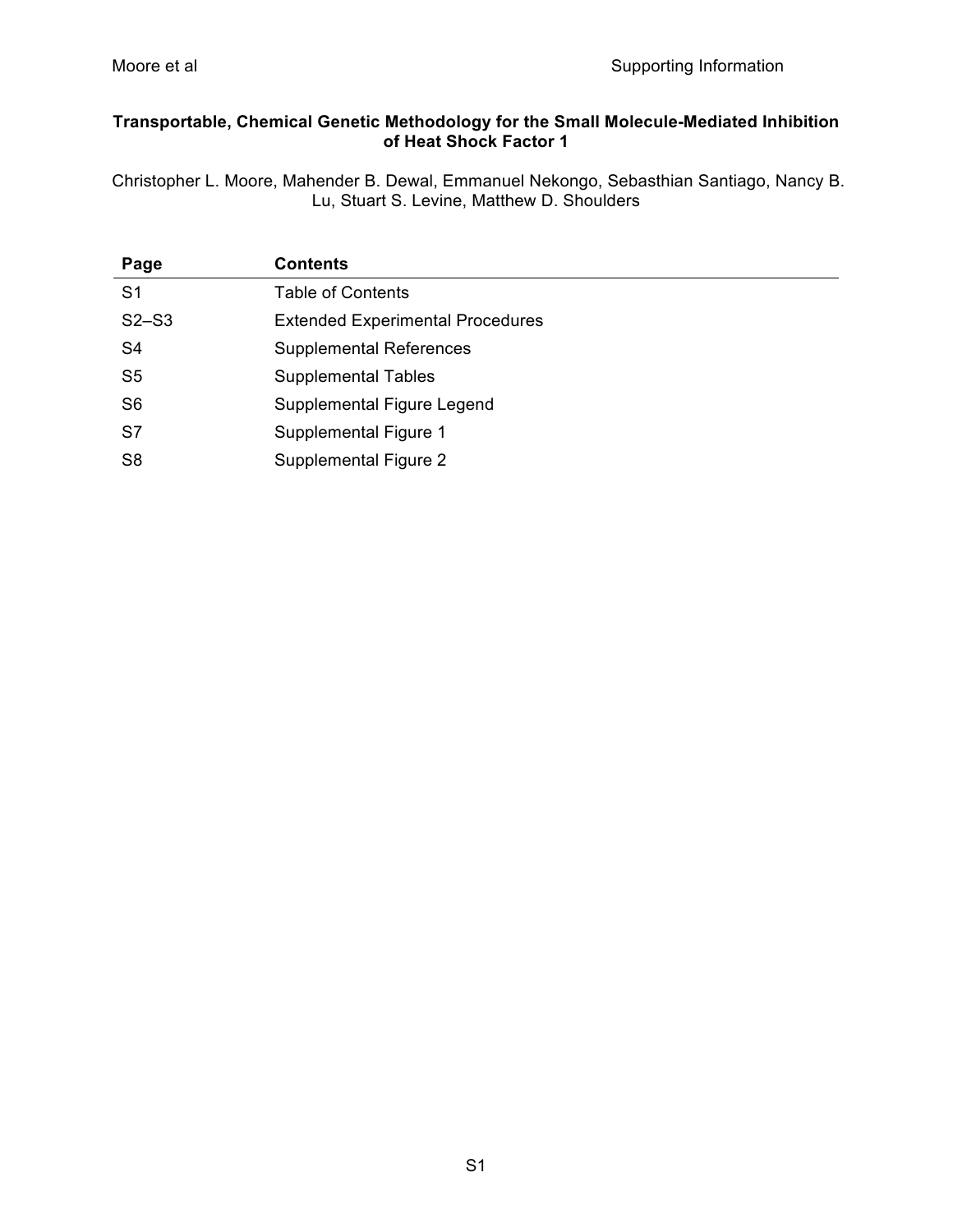#### **EXTENDED EXPERIMENTAL PROCEDURES**

**Quantitative RT-PCR.** The relative mRNA expression levels of selected heat shock response genes were measured using quantitative RT-PCR. Cells were treated as described at 37 °C, harvested by scraping, washed with phosphate-buffered saline (CellGro), and then RNA was extracted using the EZNA Total RNA Kit I (Omega). qPCR reactions were performed on cDNA prepared from 1000 ng of total cellular RNA using the High-Capacity cDNA Reverse Transcription Kit (Applied Biosystems). The Fast Start Universal SYBR Green Master Mix (Roche) and appropriate primers purchased from Integrated DNA Technologies (**Table S2**) were used for amplifications (6 min at 95 °C then 45 cycles of 10 s at 95 °C, 30 s at 60 °C) in a Light Cycler 480 II Real-Time PCR machine. Primer integrity was assessed by a thermal melt to confirm homogeneity and the absence of primer dimers. Transcripts were normalized to the housekeeping genes *Rplp2* and all measurements were performed at least in triplicate. Data were analyzed using the LightCycler® 480 Software, Version 1.5 (Roche) and data are reported as the mean ±95% confidence interval.

**Lentivirus Production.** Vesicular stomatitis virus glycoprotein (VSV-G) pseudotyped lentiviral particles were produced by co-transfecting 293FT cells with the structural plasmids necessary for virus production (Rev, RRE, and VSVG) along with the appropriate pLenti-DEST lentivirus constructs. Cells were transfected using Lipofectamine 2000 (Life Technologies) for 24 h, after which the media was removed and replaced with fresh media. Media containing viral particles was collected at 48 h and again at 72 h post-transfection and cell debris was removed by centrifugation at 500 × g for 10 min. Viral supernatant was then aliquoted and stored at –80 °C until use. During lentivirus transductions, cells were treated with 4 ug/mL polybrene (Sigma).

S2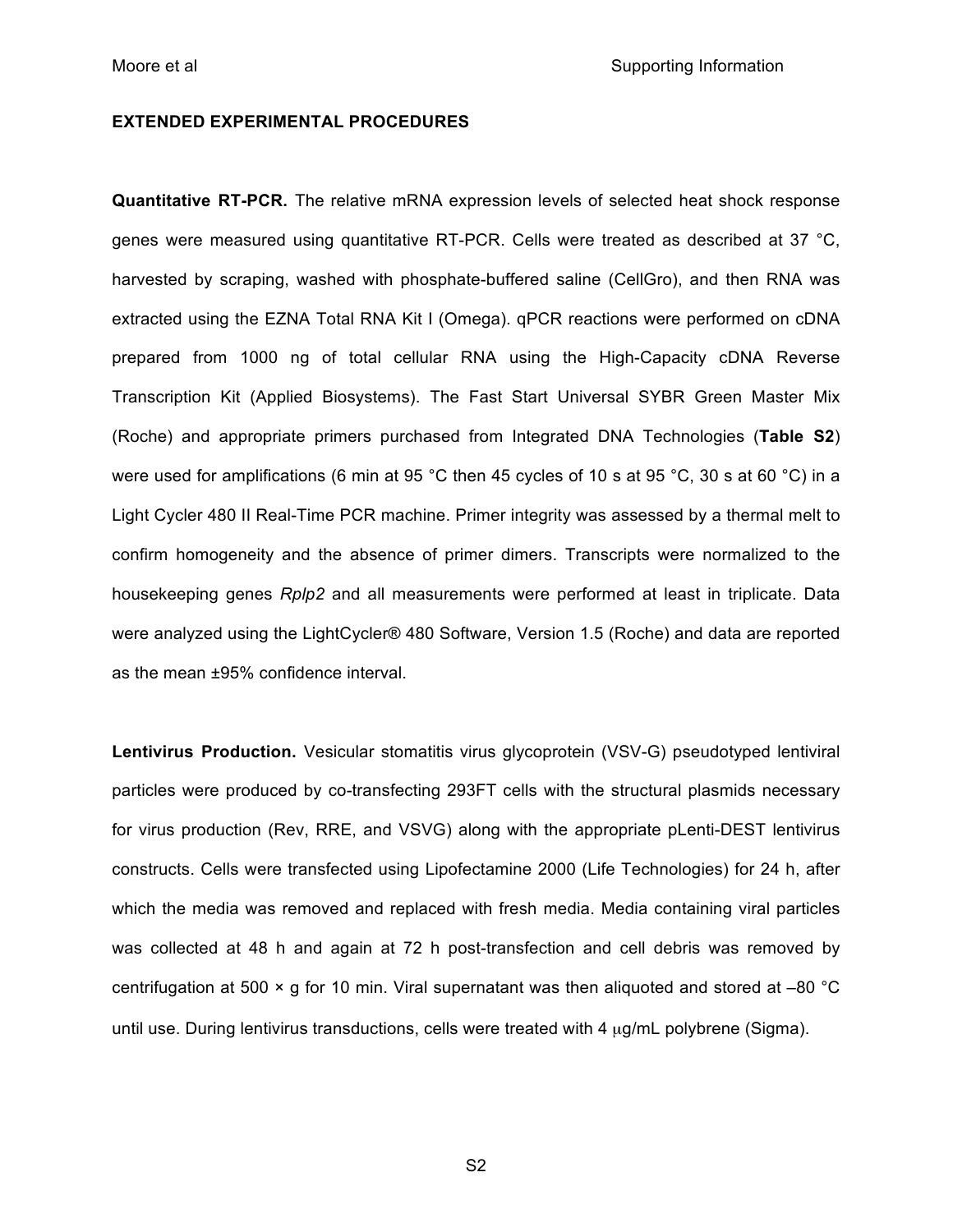**Sample Preparation, Labeling, and Chip Hybridization for Whole Genome Array Analyses.** RNA quality was confirmed using an Advanced Analytical Fragment Analyzer, after which 250 ng of total RNA was prepared for microarray analysis using the Nugen Applause 3ʹ Amp Kit (NuGen #5100). 4 µg of labeled cDNA was hybridized overnight (17 h) to Human Primeview Arrays (Affymetrix #901837) following standard Affymetrix protocols. Microarrays were scanned using an Affymetrix GeneChip Scanner 3000 7G Series instrument. Data were extracted using the Affymetrix Expression Console and analyzed using the Transcriptome Analysis Console v3.0. K-Means clustering was performed on genes showing an experiment-wide ANOVA of <0.001 using Cluster 3.0 (http://bonsai.hgc.jp/~mdehoon/software/cluster/software.htm). Data were gene normalized before clustering using 5 nodes and a Euclidean distance similarity metric. Data were visualized using Java TreeView (http://jtreeview.sourceforge.net).<sup>1</sup> Gene ontology analyses were performed using DAVID (http://david.abcc.ncifcrf.gov/summary.jsp) on genes associated to each node. $2,3$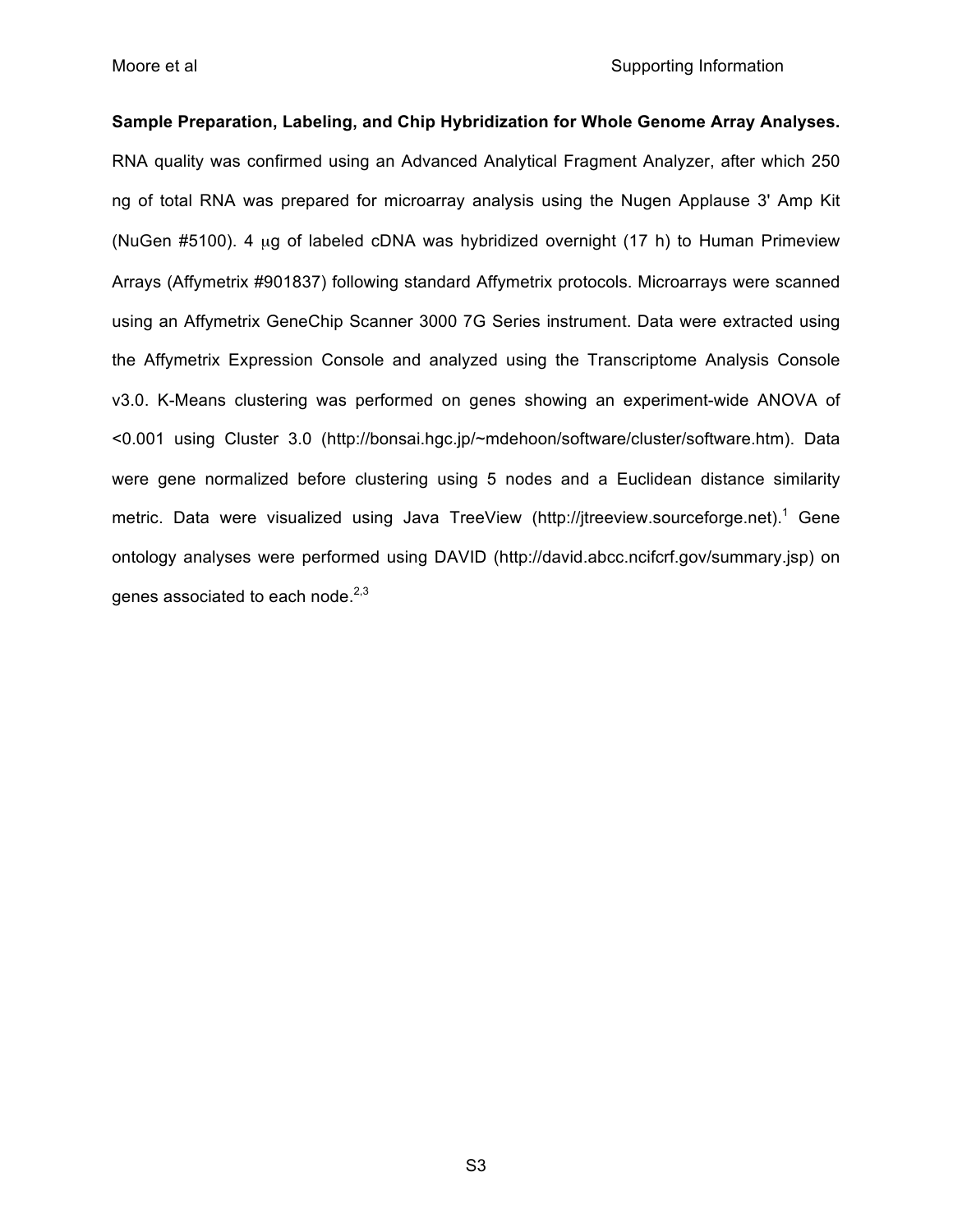### **SUPPLEMENTAL REFERENCES**

- 1. Saldanha, A. J. (2004) Java Treeview--extensible visualization of microarray data, *Bioinformatics 20*, 3246-3248.
- 2. Huang da, W., Sherman, B. T., and Lempicki, R. A. (2009) Systematic and integrative analysis of large gene lists using DAVID bioinformatics resources, *Nat Protoc 4*, 44-57.
- 3. Huang da, W., Sherman, B. T., and Lempicki, R. A. (2009) Bioinformatics enrichment tools: paths toward the comprehensive functional analysis of large gene lists, *Nucleic Acids Res 37*, 1-13.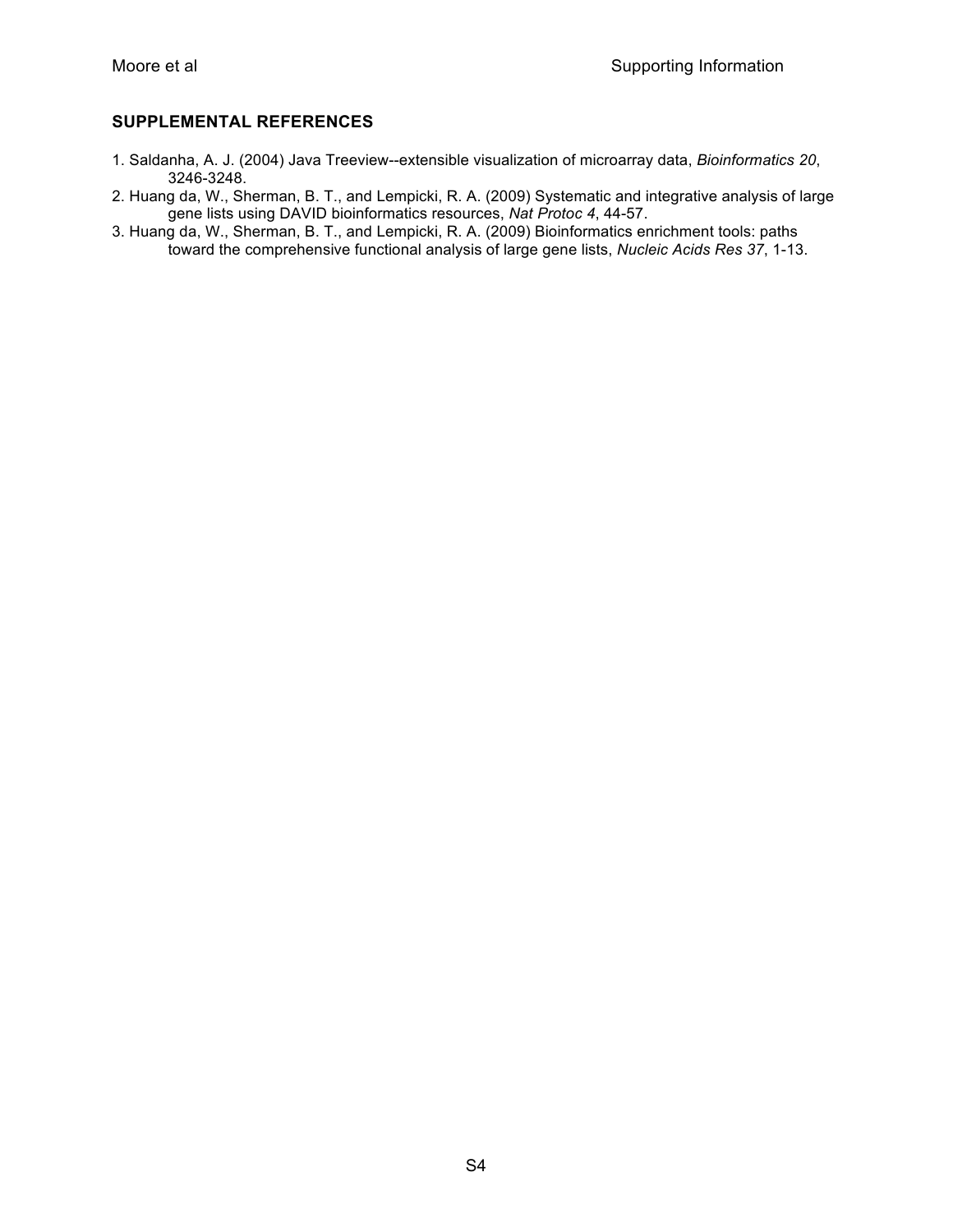# **SUPPLEMENTAL TABLES**

**Table S1.** Microarray characterization of dn-cHSF1 function (see Excel file).

Table S2. Quantitation of PULSA replicates for HEK293<sup>HSR</sup> cells expressing polyQ-tdTomato (see **Figure S2** for raw data).

|                               |          | <b>Fraction of Cells Containing an Inclusion Body</b><br>(percent out of 10,000; Population P4 in PULSA; see Figure S2) |                    |                    |  |
|-------------------------------|----------|-------------------------------------------------------------------------------------------------------------------------|--------------------|--------------------|--|
|                               |          | <b>Replicate 1</b>                                                                                                      | <b>Replicate 2</b> | <b>Replicate 3</b> |  |
| $Q_0$ -td $T$ omato           | vehicle  | 0.4%                                                                                                                    | 0.7%               | 1.1%               |  |
|                               | dox      | 1.5%                                                                                                                    | 0.7%               | $1.0\%$            |  |
|                               | Shield-1 | 0.9%                                                                                                                    | 0.7%               | 0.5%               |  |
| polyQ <sub>67</sub> -tdTomato | vehicle  | 5.3%                                                                                                                    | 4.6%               | 5.5%               |  |
|                               | dox      | 8.4%                                                                                                                    | 9.1%               | 9.2%               |  |
|                               | Shield-1 | 5.1%                                                                                                                    | 4.9%               | 5.1%               |  |

| Table S3. Compilation of primers used for qPCR. |  |  |  |  |  |
|-------------------------------------------------|--|--|--|--|--|
|-------------------------------------------------|--|--|--|--|--|

| <b>Transcript</b> | Forward                          | <b>Reverse</b>                   |
|-------------------|----------------------------------|----------------------------------|
| HSP90AA1          | 5'- GATAAACCCTGACCATTCC -3'      | 5'- AAGACAGGAGCGCAGTTTCATAAA -3' |
| HSPA1A            | 5'- GGAGGCGGAGAAGTACA -3'        | 5'- GCTGATGATGGGGTTACA -3'       |
| DNAJB1            | 5'- TGTGTGGCTGCACAGTGAAC -3'     | 5'- ACGTTTCTCGGGTGTTTTGG -3'     |
| Rplp2             | 5'- CCATTCAGCTCACTGATAACCTTG -3' | 5'- CGTCGCCTCCTACCTGCT -3'       |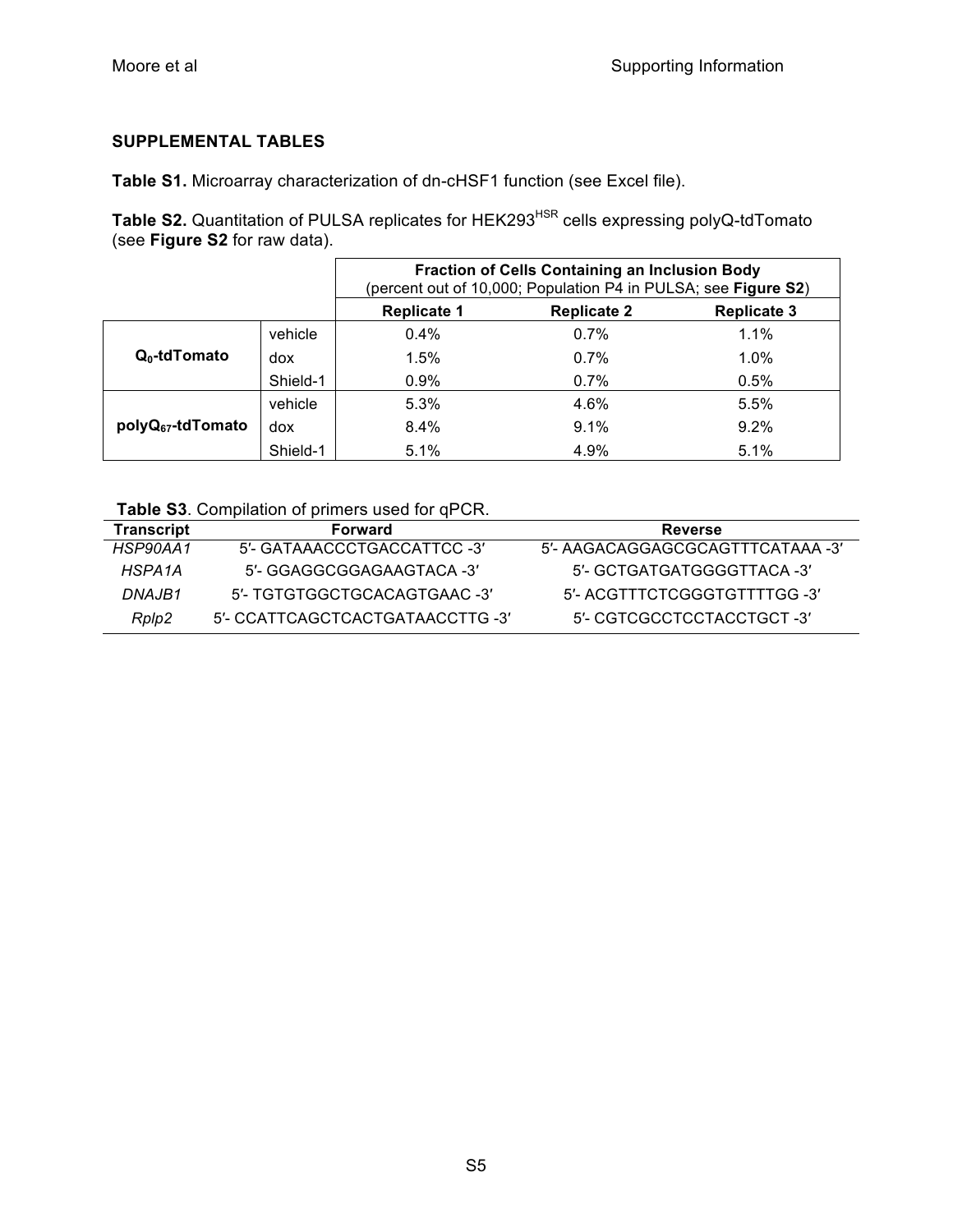#### **SUPPLEMENTAL FIGURE LEGENDS**

### **Figure S1. STA-9090- and 17-AAG-mediated activation of the heat shock response.**

Immunoblot of HEK293T-Rex cells upon treatment with increasing concentrations of the HSP90 inhibitors STA-9090 and 17-AAG, showing that the heat shock response is activated even at concentrations incapable of inducing Akt degradation, a marker for successful HSP90 inhibition.

## **Figure S2. PULSA flow cytometry data for HEK293HSR cells expressing polyQ-tdTomato.**

Representative primary data produced from the PULSA flow cytometry method when performed on HEK293<sup>HSR</sup> cells transiently expressing  $Q_0$ -tdTomato or poly $Q_{67}$ -tdTomato in different cytosolic protein folding environments, including vehicle, and chronic repression of HSF1 (dncHSF1, induced by dox), and chronic activation of HSF1 (FKBP.cHSF1, induced by Shield-1) as in **Figures 6F** and **6G**.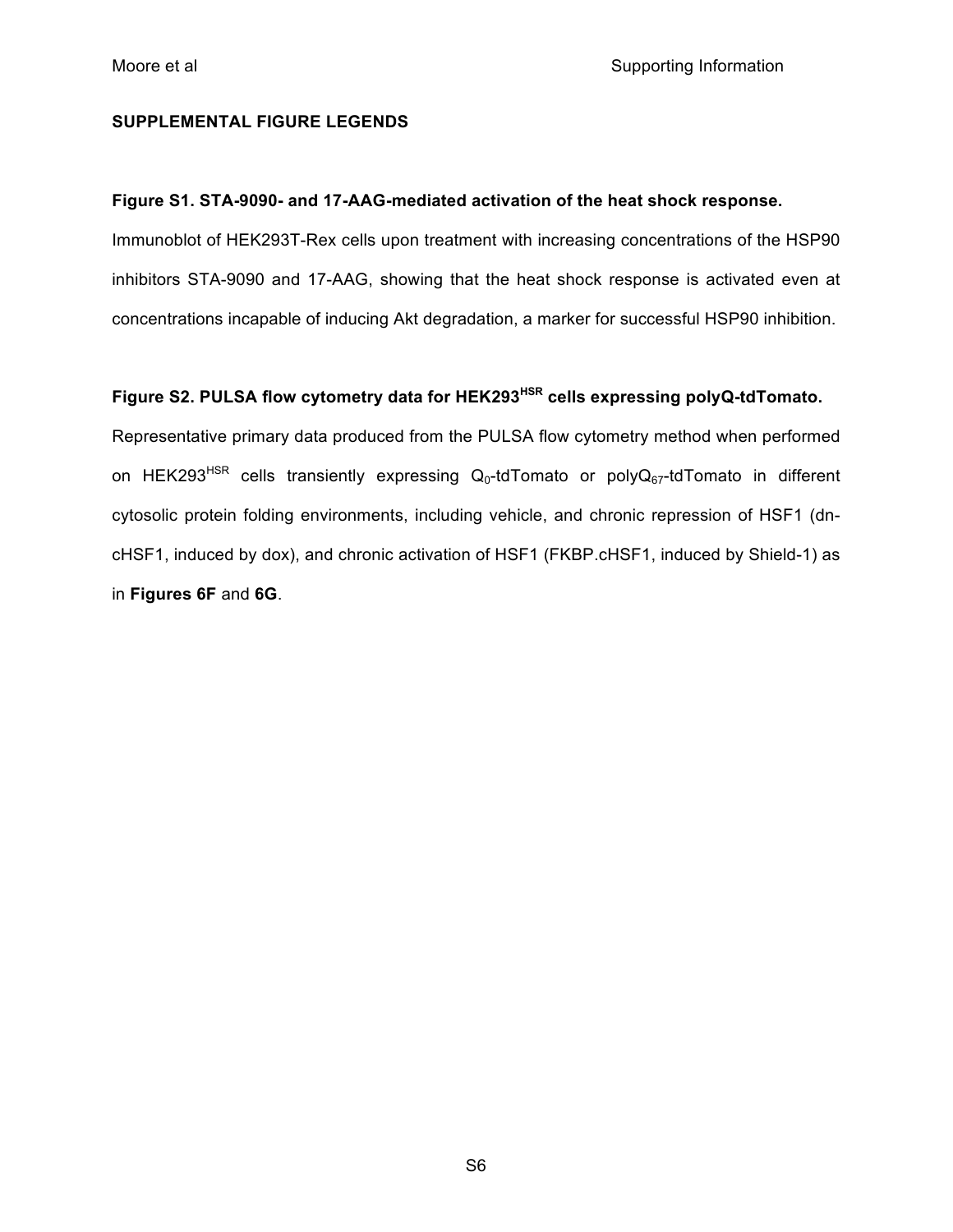# **FIGURE S1**